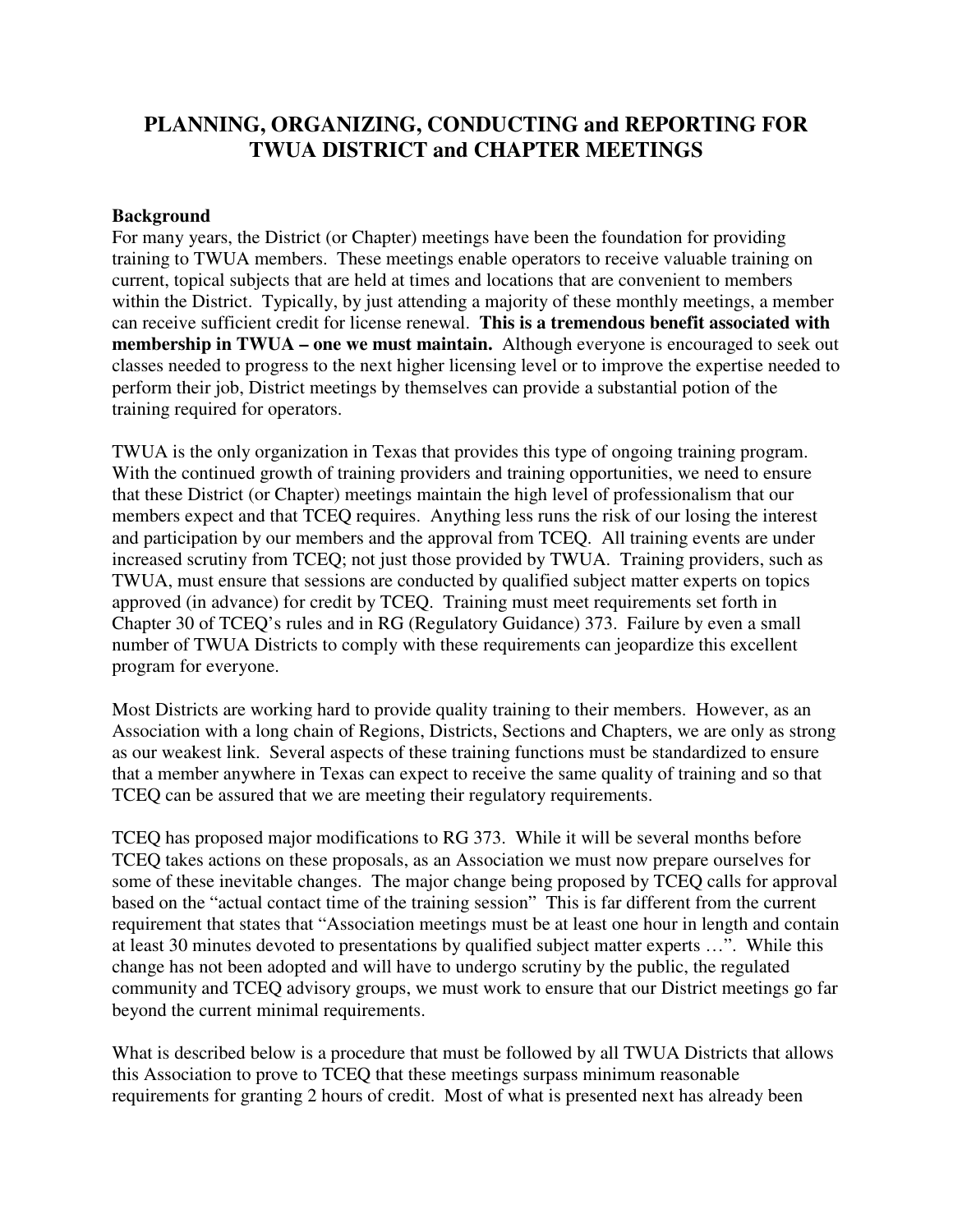required by the Central Office, but too often has not been followed by the Districts. Better planning, coordination and reporting are necessary. Procedures must be in place so that we can assure TCEQ that the Association has a credible quality assurance and quality control program. While minimum standards and established procedures must be followed, each District will still have considerable flexibility in scheduling training sessions and conducting their meetings. Please review the following guidelines and feel free to ask questions or offer suggestions.

### **Planning**

We encourage each District and Chapter to plan as far ahead as possible for speakers and topics. Planning 12 months in advance would be best, even if all the details for topics and speakers were not completed. RG 373 requires pre-approval by TCEQ for all training session topics. The easiest way to receive approval is for the Central Office to submit a list of topics at the beginning of each year that would cover all the Districts. While we will prepare a list of topics that will likely cover most any subject matter that a District would pick as a training topic, we strongly encourage you to submit a list of potential topics for 2006 by November  $1<sup>st</sup>$ . This way we can include training topics that you intend to offer, but we might be unaware of.

The TWUA Central Office will then provide TCEQ with a list of these topics at the beginning of each year for their approval. Once this list of topics is approved by TCEQ, Districts will be able to hold training sessions on these or other closely related issues. Any training topic not listed that a District wants to use must be submitted for individual approval by TCEQ at least 45 days before the scheduled time for the meeting (15 days for TWUA review and 30 days for TCEQ review). These submissions will be forwarded through the Central Office to ensure that the subject matter and the presenter meet TCEQ requirements prior to their submission for approval. Central Office will track the approval process at TCEQ and notify the District when final approval is received.

Most Districts, at some point in the year, use vendors to deliver training sessions. This is allowed as long as the vendor does not conduct a sales presentation. For these sessions, the District (and Central Office) must ensure that the presentation does not focus on a particular product or product lines, but rather deals generically with equipment and skill development that is associated with job related requirements for water and wastewater operators. We have spoken with many vendors (and some consultants/engineers) in the past couple months who are eager to schedule District meetings months in advance. The Central Office will be happy to assist you in securing these individuals – just give us a call.

In addition, the TWUA Central Office will develop three to four, hour long training sessions on topics pertinent to water and wastewater operations, which can be used by Districts at their monthly meetings. These sessions will include PowerPoint presentations and/or other audio/visual support as well as written materials as appropriate. These training sessions should be delivered by qualified subject matter experts who are located within each District. Presenters can include District officials or qualified members with significant experience in the subject area. Central Office staff will be available to provide guidance and answer any questions concerning the material contained in these developed training sessions. In addition, the Central Office will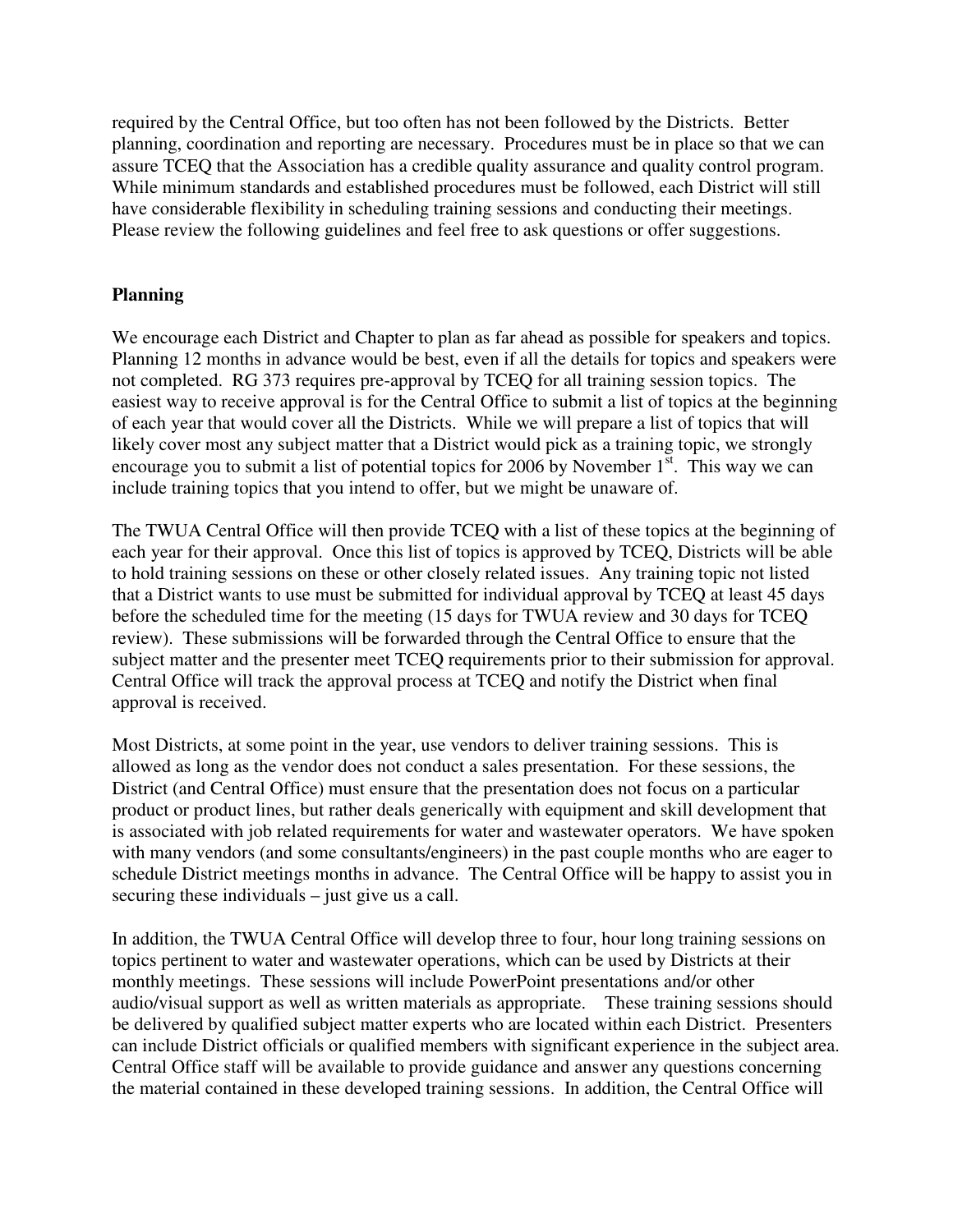be acquiring a library of educational videos that can also be used at District meetings either as a stand-alone session that will include a discussion period moderated by a subject-matter expert or used in conjunction with another related presentation.

Prior to each month's meeting, TWUA Central Office will email every District a current membership roster. This roster will be used to record attendance, verify mailing addresses and other contact information and to report back to the Central Office.

#### **Organization**

As always, the logistics for District meetings will be arranged by the officers within that District with some assistance, as needed, from the Central Office. With years of experience, there are typically few if any problems in locating a suitable facility and notifying the membership of the time and place for the meeting. Central Office can mail out post card reminders for District meetings, just be sure to send in the information at least one week in advance of the meeting date. Holding the meeting at the same location, time and day of the month each is fine and it can reduce confusion among the District members. Please make a concerted effort in the next twelve months to get members to attend your meetings as well as to encourage non-members to join TWUA and take advantage of these excellent training opportunities.

#### **Conducting District Meetings**

Agendas should be prepared for all District meetings. Each District meeting will include a training session of approximately one hour, a short business meeting for handling the District's affairs, and a time for "peer-to-peer" information exchange. District officers (in particular the President) will be responsible for conducting their meetings in accordance with the prepared agendas. This will include working beforehand with the presenter to ensure that the session is on an approved topic, that it is not used as an opportunity to sell a product or service, that it last for an hour, and that all audio/visual equipment and materials are available for the session.

The formal training session is the centerpiece of the meeting. Care must be taken not only to ensure that the session is on an approved topic but that it is also on a subject of interest to the District's members. This might mean, for instance, that in some Districts where most utilities are on groundwater, increased attention will be made to topics relating to groundwater production and treatment instead of sessions on surface water treatment. Efforts should be made to ensure that many or most of the sessions are on topics of use to both water and wastewater operators if dual credit is desired. It's a good idea to ask your members what they need training on – perhaps even a written response every year or so.

Presenters should be encouraged to use a variety of training techniques that may include, but are not exclusively, a lecture-type format. The use of PowerPoint presentations, short videos, demonstrations and other inter-active, hands-on training are encouraged.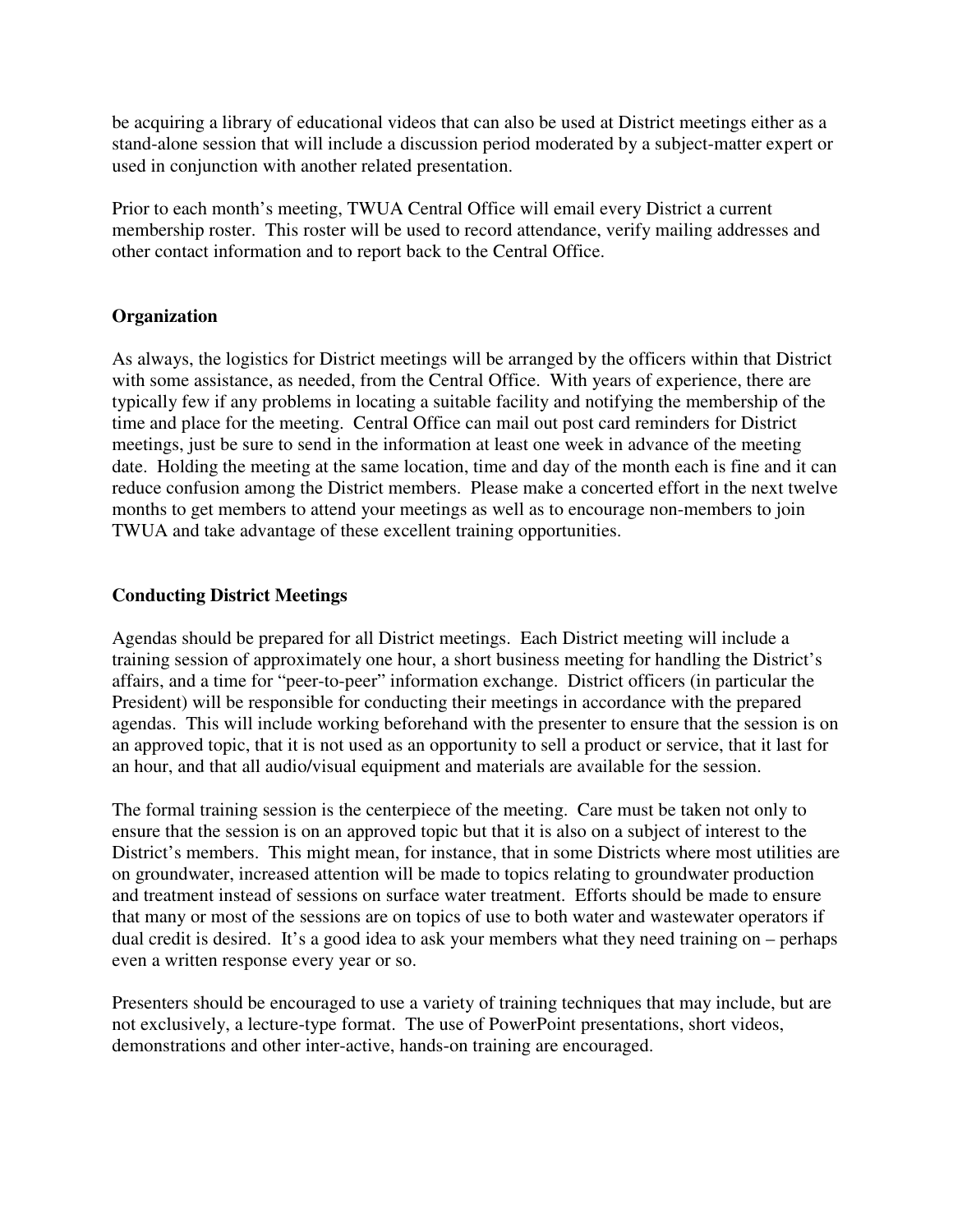At each District meeting a time for "peer-to-peer" exchange should be conducted. During the opening for the meeting the President should identify members holding "A" licenses (perhaps those holding "B" licenses as well). Special badges can be prepared for easier identification of these individuals. Pointing out these members will enable other attendees to know who they can talk with to discuss any problems their utility may be experiencing. While this type of information exchange has been a tradition at these Districts meetings, this procedure will take it a step further by encouraging members with less experience to seek out those with many years in the utility business. Holding such a period after the formal training session will also provide a time for the presenter to visit informally with attendees and answer any additional questions they may have on the presentation.

A vitally important component of this gathering time is to allow attendees to get to know their neighboring operators. Being able to met and discuss issues with a fellow operator that may live just down the road pays significant dividends when unforeseen problems emerge. As you know, operators are more likely to call on a neighboring operator they have met when a problem or emergency occurs. It allows everyone to know what talents and resources are available within their local area. The water and wastewater operator community is one that seeks not only to improve services and public health for their own customers, but also to assist fellow operators whenever the need arises. Attendance at District meetings is typically the only time operators have the opportunity to meet with other operators and exchange information. We need to encourage this information exchange Utility operators are proud of the work they do and are always willing to share what works best with other operators.

In an on-going effort to improve the quality of these sessions, Central Office staff (and as time permits, Association officers at the state level) will regularly attend these District meetings to monitor the proceedings and follow-up with suggestions for improvements. The Central Office will prepare a survey sheet that will be used when visiting and auditing District meetings. These surveys will be kept in a permanent file at the Central Office. Any complaints regarding the training sessions or the meetings in general will be investigated by Central Office staff and any necessary guidance or assistance will be provided. TWUA will ensure that all District meetings provide the amount and quality of training suggested by RG 373.

#### **Reporting**

The reporting function will be a primary means of our implementing a formal QA/QC process. Each District is required to submit a TWUA Program Report Form for the meeting that complies with the model and content requirements that have been developed by the Central Office. Districts are required to submit the following material to the Central Office within five days of the date of the meeting:

- TWUA Program Report Form
- Attendee Roster with signatures of members attending
- Copy of program agenda and member notification, if available.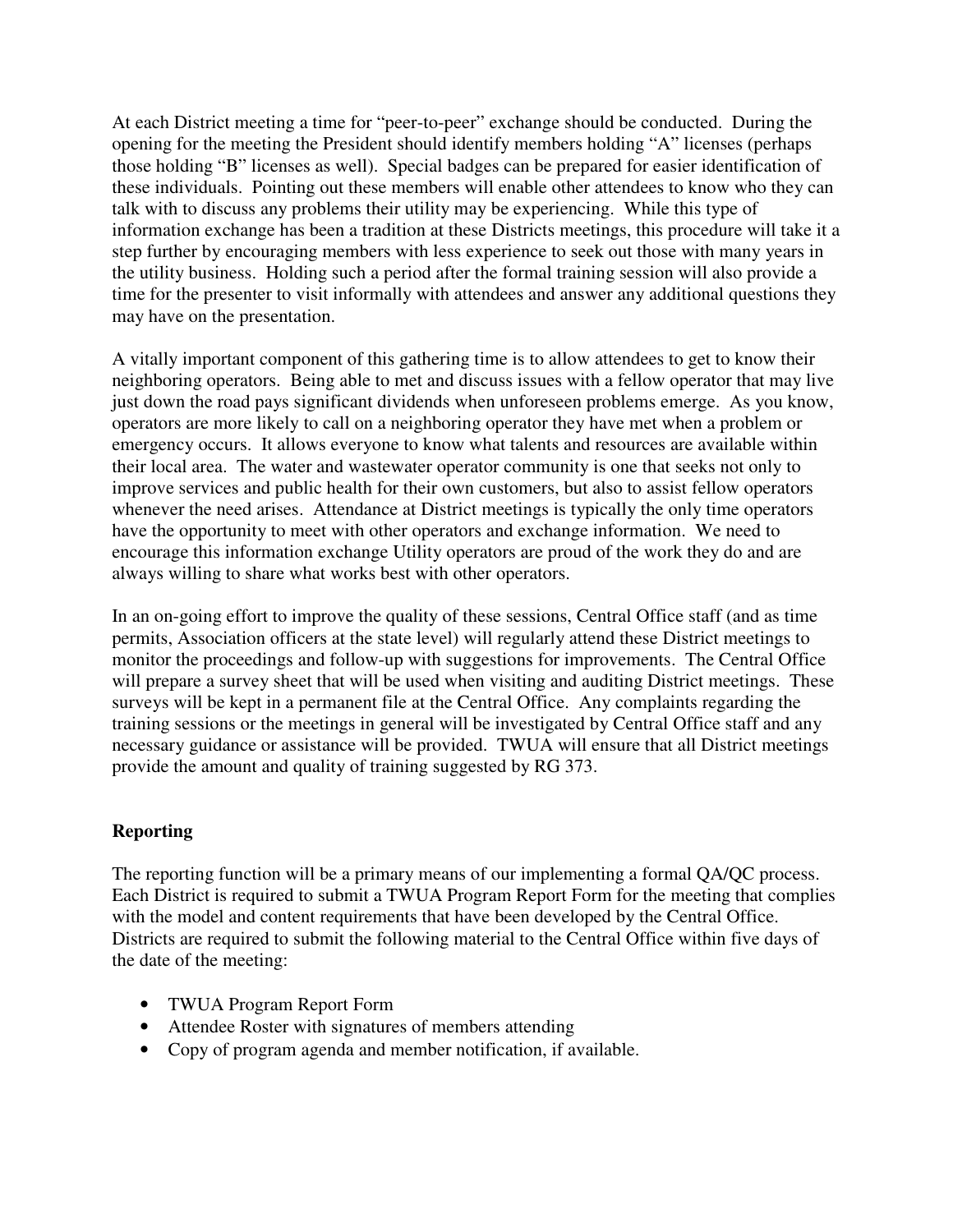Central Office staff will review this material and ensure that it meets the requirements established by TWUA and by TCEQ (for Association Meetings under RG 373). Meetings where the training session was not on an approved topic will be rejected by the Central Office. Reports that are not submitted in a timely manner will also be rejected. Minor issues on training content or length will be resolved prior to the next District meeting. Internal controls are in place to ensure that all attendees are active members of our Association. Districts will be notified if any operators attending a District meeting are not paid members of the Association. Membership dues must be paid to obtain credit hours for license renewal. Please help us keep our data base accurate by asking all attendees to check their address as listed on the roster and make any corrections that are necessary. Incorrect addresses (primarily as a result of members moving) cost the Association considerable time and money, plus we want to ensure that all members receive the *Journal* and other important mailings from the Central Office.

Central Office staff will prepare the Version 1 and 2 reports for electronic transmission to TCEQ. Preparation of these reports within the Central Office will reduce errors, allow us to track each District's activities and progress, and ensure that all reports are provided to TCEQ on a timely basis.